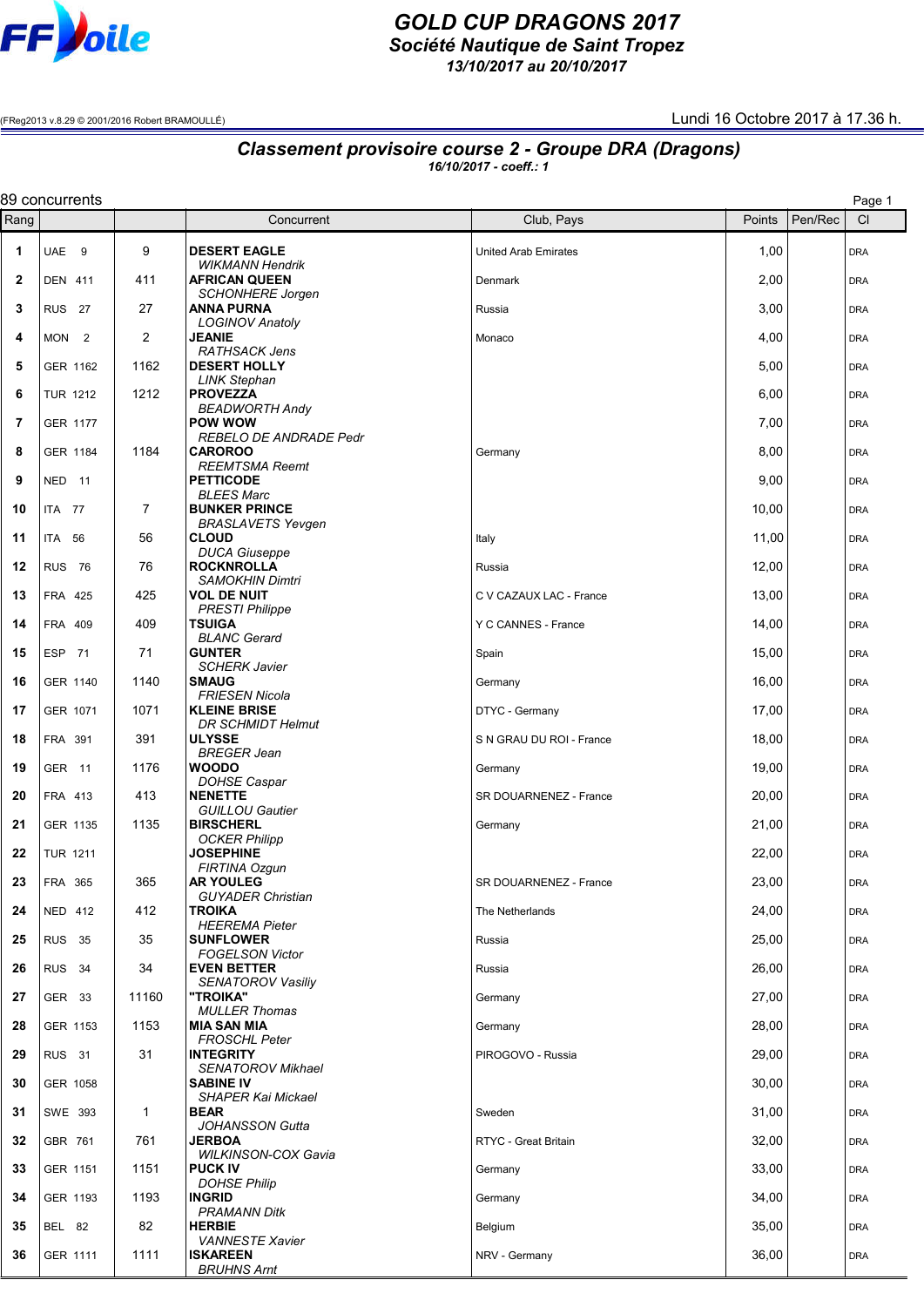|          |                                  |                | Classement provisoire course 2 - Groupe DRA (Dragons)    |                                    |                |         | Page 2                   |
|----------|----------------------------------|----------------|----------------------------------------------------------|------------------------------------|----------------|---------|--------------------------|
| Rang     |                                  |                | Concurrent                                               | Club, Pays                         | Points         | Pen/Rec | CI                       |
| 37       | GBR 773                          | 773            | JAZZ III<br><b>BULL Chris</b>                            | <b>Great Britain</b>               | 37,00          |         | <b>DRA</b>               |
| 38       | SWE 389                          | 389            | <b>HIGH TIMES</b>                                        | RSYC - Sweden                      | 38,00          |         | <b>DRA</b>               |
| 39       | FIN 85                           | 85             | <b>LOHR Karl-Gustav</b><br>THOUBAN                       | Finland                            | 39,00          |         | <b>DRA</b>               |
| 40       | SUI 313                          | 313            | <b>BORENIUS Christian</b><br><b>FREE</b>                 | Switzerland                        | 40,00          |         | <b>DRA</b>               |
| 41       | GER 996                          | 996            | <b>OLDENBURG Dirk</b><br>50°NORD                         | Germany                            | 41,00          |         | <b>DRA</b>               |
| 42       | <b>NOR 275</b>                   | 275            | <b>KROBEL Gunther</b><br><b>THE KNUCKER</b>              | Norway                             | 42,00          |         | <b>DRA</b>               |
| 43       | FRA 336                          | 336            | <b>NILSEN Per-Arne</b><br><b>VIKING</b>                  | C V ARCACHON - France              | 43,00          |         | <b>DRA</b>               |
| 44       | GER 1190                         | 1190           | <b>LEBLANC Antoine</b><br><b>MORNING GLORY</b>           | Germany                            | 44,00          |         | <b>DRA</b>               |
| 45       | GER 1094                         |                | <b>PLATTNER Hasso</b><br><b>DHARMA</b>                   |                                    | 45,00          |         | <b>DRA</b>               |
| 46       | SWE 397                          | 397            | <b>HAUBOLD Andreas</b><br><b>PILSNER</b>                 | Sweden                             | 46,00          |         | <b>DRA</b>               |
| 47       | GBR 633                          | 633            | <b>EDMAN Henrick</b><br><b>FEI-LIN'S-FLIRTATION</b>      | <b>Great Britain</b>               | 47,00          |         | <b>DRA</b>               |
| 48       | GER 1175                         |                | <b>RON James</b><br><b>SAPPHIRE</b>                      |                                    | 48,00          |         | <b>DRA</b>               |
| 49       | <b>NED 429</b>                   |                | <b>WOORTMAN Jan</b><br><b>AMAZING GRACE</b>              | The Netherlands                    | 49,00          |         | <b>DRA</b>               |
| 50       | EST 12                           | 12             | <b>VAN ERP Clemens</b><br>OTIUM                          | Estonia                            | 50,00          |         | <b>DRA</b>               |
| 51       | GER 1194                         | 1194           | ZIGADLO Aleksei<br><b>ACTIVISTS</b>                      | Germany                            | 51,00          |         | <b>DRA</b>               |
| 52       | <b>SUI 318</b>                   | 318            | <b>IMBECK Torsten</b><br><b>PUMPER NICKEL II</b>         | Switzerland                        | 52,00          |         | <b>DRA</b>               |
| 53       | FRA 395                          | 395            | <b>WASCHKUHN Wolf</b><br><b>AR PRIM</b>                  | SR DOUARNENEZ - France             | 53,00          |         | <b>DRA</b>               |
| 54       | <b>DEN 408</b>                   | 408            | <b>VERNES Cyrille</b><br><b>FLAWLESS</b>                 | DRAGON - Denmark                   | 54,00          |         | <b>DRA</b>               |
| 55       | BEL 80                           | 80             | <b>LASSEN Stit</b><br><b>FLATOUT</b>                     | Belgium                            | 55,00          |         | <b>DRA</b>               |
| 56       | BEL 88                           | <b>NED 424</b> | VAN CAUWENBERGH Ben<br><b>WHITE PEARL</b>                | Belgium                            | 56,00          |         | <b>DRA</b>               |
| 57       | FIN 91                           | 91             | <b>CELIS Guy</b><br><b>PALOMA</b>                        | Finland                            | 57,00          |         | <b>DRA</b>               |
| 58       | FIN 63                           | 63             | <b>SALOMAA Sami</b><br><b>NENYA</b>                      | HSK - Finland                      | 58,00          |         | <b>DRA</b>               |
| 59       | AUS 216                          | 216            | <b>RECHERDT Laurii</b><br><b>LIQUIDIDY</b>               | RSYS/YC CANNES - Australia         | 59,00          |         | <b>DRA</b>               |
| 60       | <b>HKG 50</b>                    | 50             | FRANKLIN Richard<br><b>PHYLOONG</b>                      |                                    | 60,00          |         |                          |
| 61       | FRA 380                          | 380            | <b>CHANG Phyllis</b><br><b>PAS DE CARTIER</b>            | Hong Kong<br>C V ARCACHON - France | 61,00          |         | <b>DRA</b><br><b>DRA</b> |
| 62       | FRA 403                          |                | <b>JEANTET Vincent</b><br><b>ADRENALINE</b>              | CN MARINE TOULON - France          | 62,00          |         | <b>DRA</b>               |
| 63       | FRA 378                          | 378            | <b>CUNY Didier</b><br><b>GREEN</b>                       | C V ARCACHON - France              | 63,00          |         | <b>DRA</b>               |
| 64       | <b>GER 1167</b>                  | 1167           | <b>MOUSSIE Bertrand</b><br><b>PANIC</b>                  |                                    | 64,00          |         | <b>DRA</b>               |
|          |                                  |                | <b>BEHR Hans</b><br><b>COCOA</b>                         | Germany                            |                |         |                          |
| 65<br>66 | <b>NED 403</b><br><b>NED 390</b> | 403<br>390     | <b>KLINKENBERG M</b><br><b>RUIGHEVAERT</b>               | The Netherlands<br>The Netherlands | 65,00<br>66,00 |         | <b>DRA</b>               |
|          |                                  |                | <b>RUIGEWAARD Klaas</b>                                  |                                    |                |         | <b>DRA</b>               |
| 67       | POR 64                           | 1065           | <b>BAI LONG</b><br><b>GAST Dieter</b><br><b>FANTOMAS</b> | Germany                            | 67,00          |         | <b>DRA</b>               |
| 68       | GER 1113                         | 1113           | <b>SCHERER Thomas</b>                                    | Germany                            | 68,00          |         | <b>DRA</b>               |
| 69       | SWE 369                          | 369            | <b>LUMME</b><br><b>JOHANSSON Olle</b>                    | Sweden                             | 69,00          |         | <b>DRA</b>               |
| 70       | GBR 764                          | 764            | <b>NAIAD</b><br><b>HAYLES Mike</b>                       | <b>Great Britain</b>               | 70,00          |         | <b>DRA</b>               |
| 71       | FRA 340                          | 340            | <b>3EME MI TEMPS</b><br><b>CHAREE Christian</b>          | S N GRAU DU ROI - France           | 71,00          |         | <b>DRA</b>               |
| 72       | FRA 421                          | 421            | <b>REVOLTE</b><br><b>LATHIOOR Alain</b>                  | DEAUVILLE YC - France              | 72,00          |         | <b>DRA</b>               |
| 73       | RUS <sub>6</sub>                 | 6              | <b>STASYA</b><br><b>SHMID Alexander</b>                  | Russia                             | 73,00          |         | <b>DRA</b>               |
| 74       | FRA 422                          |                | <b>CORTO III</b><br><b>JOURDREN Bruno</b>                | C N CARANTEC - France              | 74,00          |         | <b>DRA</b>               |
| 75       | SWE 398                          |                | <b>PRIVATE DANCER</b><br><b>VIJZELAAR Man</b>            |                                    | 75,00          |         | <b>DRA</b>               |
| 76       | <b>ITA 41</b>                    | 41             | <b>FAFNIR</b><br><b>MARCONI Alberto</b>                  | Italy                              | 76,00          |         | <b>DRA</b>               |
| 77       | GER 1120                         | 1120           | <b>BLUE PIK</b><br>VON STEMPEL Nikolai Alexa             | Germany                            | 77,00          |         | <b>DRA</b>               |
| 78       | <b>RUS</b> 71                    |                | <b>MULTIMA</b><br><b>KUZNETSOV Sergey</b>                | Russia                             | 78,00          |         | <b>DRA</b>               |
| 79       | GER 1134                         | 1134           | <b>HUNTING DUCK</b><br>STERNEL Olaf                      | HSC - Germany                      | 79,00          |         | <b>DRA</b>               |